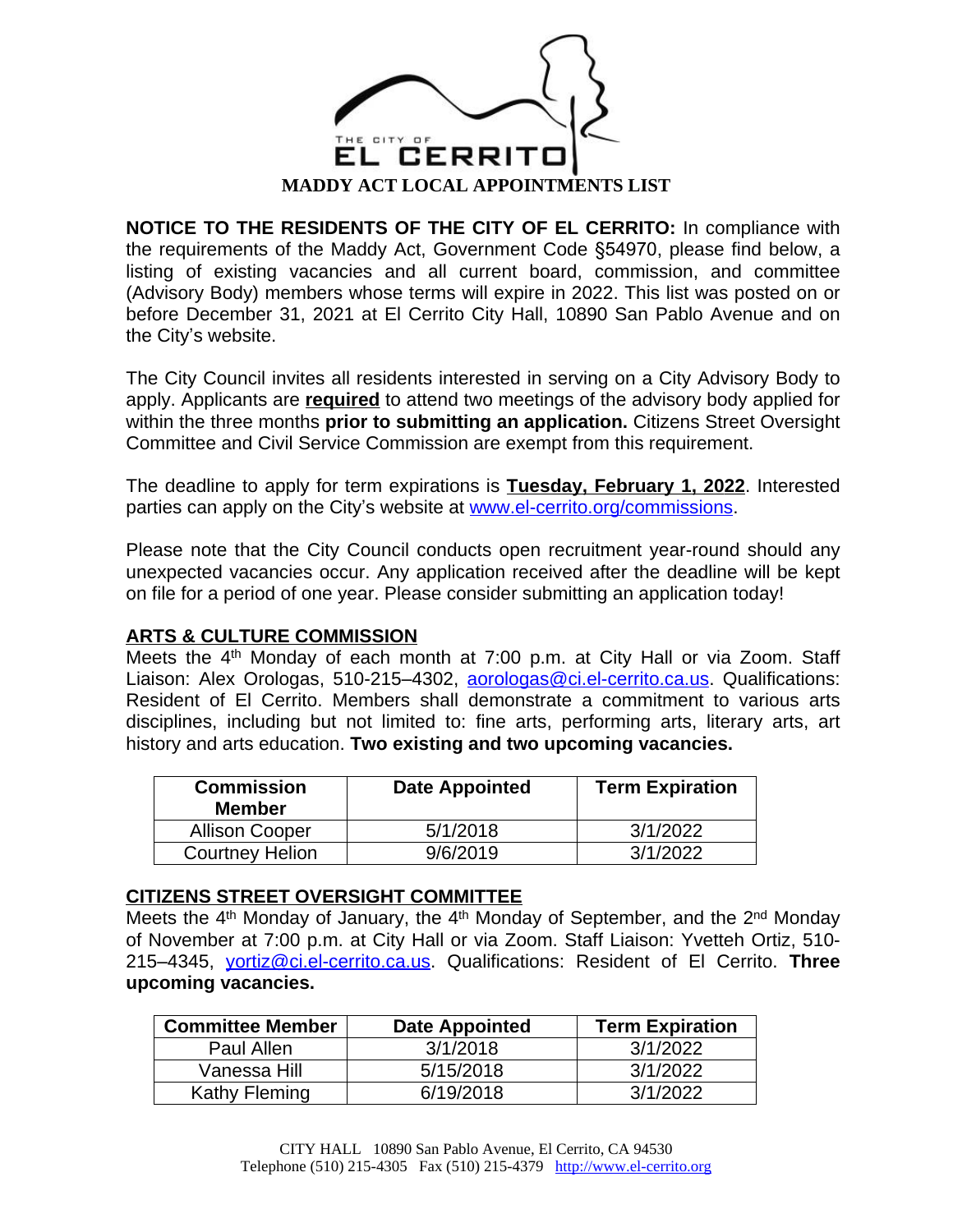# **CITY OF EL CERRITO – MADDY ACT LOCAL APPOINTMENTS LIST**

# **[CIVIL SERVICE COMMISSION](http://www.el-cerrito.org)**

[Meets](http://www.el-cerrito.org) on-[call](http://www.el-cerrito.org) [at](http://www.el-cerrito.org) [7](http://www.el-cerrito.org):00 [p.m.](http://www.el-cerrito.org) at [City](http://www.el-cerrito.org) Ha[ll](http://www.el-cerrito.org) or [via](http://www.el-cerrito.org) [Zoom.](http://www.el-cerrito.org) [S](http://www.el-cerrito.org)taff [Liaison:](http://www.el-cerrito.org) [Alex](http://www.el-cerrito.org) [Orologas,](http://www.el-cerrito.org) [510-](http://www.el-cerrito.org) [215](http://www.el-cerrito.org)[–](http://www.el-cerrito.org)[4302,](http://www.el-cerrito.org) [aorologas@ci.el-cerrito.ca.us.](mailto:aorologas@ci.el-cerrito.ca.us) Qualifications: Resident of El Cerrito. **One upcoming vacancy. Two existing vacancies.**

| <b>Commission</b><br><b>Member</b> | <b>Date Appointed</b> | <b>Term Expiration</b> |
|------------------------------------|-----------------------|------------------------|
| <b>Bruce Yow</b>                   | 3/1/2018              | 3/1/2022               |

#### **COMMITTEE ON AGING**

Meets the 3<sup>rd</sup> Wednesday of each month at 3:00 p.m. at City Hall or via Zoom. Staff Liaison: Bridget Cooney, 510-559–7678, [bcooney@ci.el-cerrito.ca.us.](mailto:bcooney@ci.el-cerrito.ca.us) Qualifications: El Cerrito Resident. All residents are encouraged to apply. **Five existing vacancies.**

#### **CRIME PREVENTION COMMITTEE**

Meets the 1<sup>st</sup> Monday of each month at 7:00 p.m. at City Hall or via Zoom. Staff Liaison: Sgt. Scott Cliatt, 510-215-4418, [scliatt@ci.el-cerrito.ca.us.](mailto::scliatt@ci.el-cerrito.ca.us) Qualifications: El Cerrito Resident and successful completion of a criminal records background check. **Eight existing vacancies.**

#### **DESIGN REVIEW BOARD**

Meets the 1<sup>st</sup> Wednesday of each month at 7:30 p.m. at City Hall or via Zoom. Staff Liaison: Jeff Ballantine, 510-215-4358, *jballantine@ci.el-cerrito.ca.us.* Qualifications: Resident of El Cerrito. At least three members shall be members of the design profession. **Two upcoming vacancies.**

| <b>Board Member</b> | Date Appointed | <b>Term Expiration</b> |
|---------------------|----------------|------------------------|
| Ben Chuaqui         | 3/1/2018       | 3/1/2022               |
| John Thompson       | 3/1/2018       | $3/1/2022*$            |

**\* Incumbent is not eligible to serve an additional term.**

## **ECONOMIC DEVELOPMENT COMMITTEE**

Meets the 3<sup>rd</sup> Monday of each month at 7:00 p.m. at City Hall or via Zoom. Staff Liaison: Aissia Ashoori, 510-215-4361, [aashoori@ci.el-cerrito.ca.us](mailto:aashoori@ci.el-cerrito.ca.us). Qualifications: Members shall be either residents of the city or own or operate businesses in the city. Owners or operators of a business in the city do not have to be city residents. **One upcoming vacancy. Seven existing vacancies.**

| <b>Committee Member</b> | Date Appointed | <b>Term Expiration</b> |
|-------------------------|----------------|------------------------|
| <b>Rachel Melby</b>     | 2/4/2020       | 3/1/2022               |

## **ENVIRONMENTAL QUALITY COMMITTEE**

Meets 2<sup>nd</sup> Tuesday of each month at 7:00 p.m. at City Hall or via Zoom. Staff Liaison: Will Provost, 510-525-7622, [wprovost@ci.el-cerrito.ca.us.](mailto:wprovost@ci.el-cerrito.ca.us) Qualifications: El Cerrito resident or business member. Knowledge of, interest in, and/or involvement in issues affecting environmental quality desired. **Three existing vacancies.**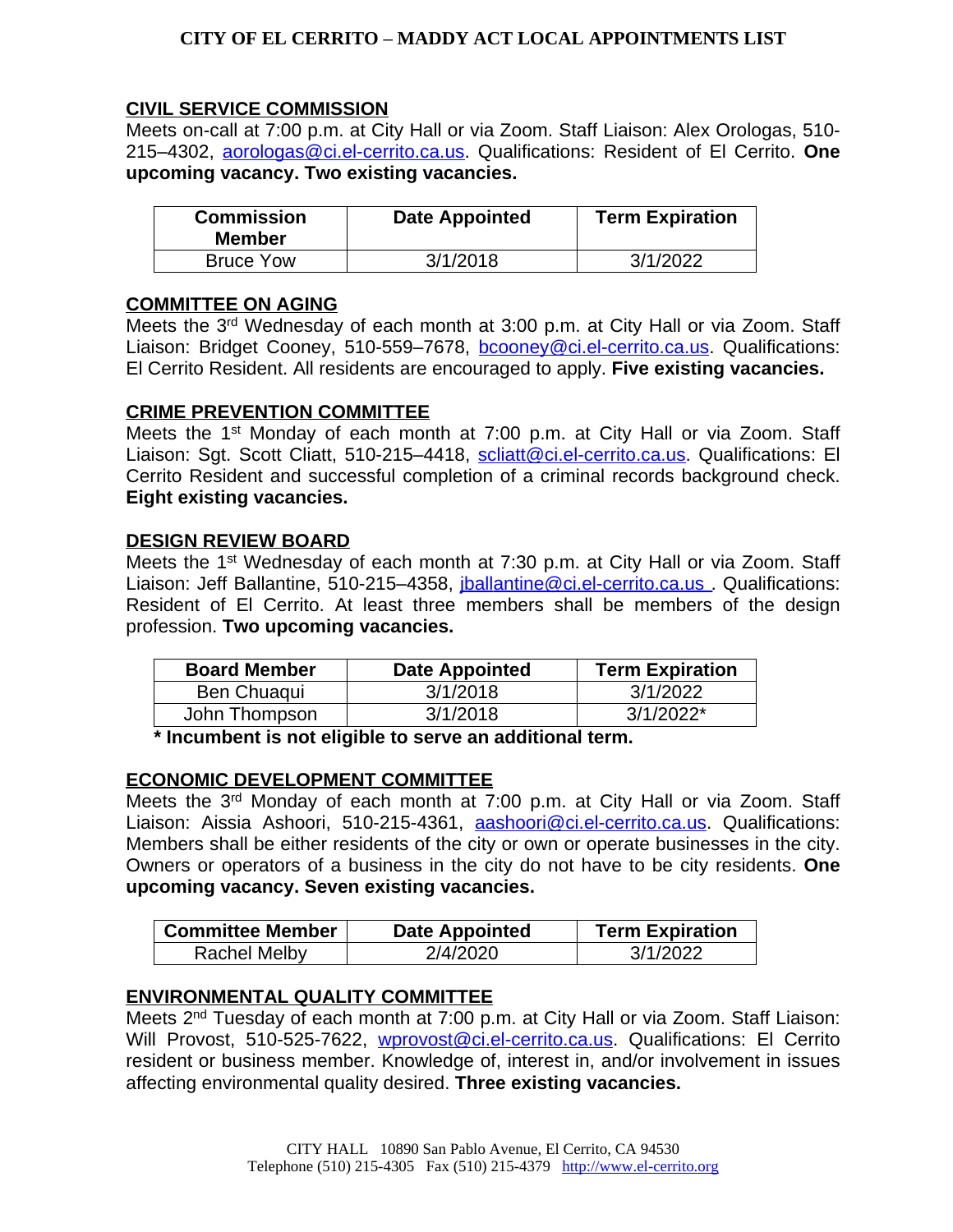## **CITY OF EL CERRITO – MADDY ACT LOCAL APPOINTMENTS LIST**

### **[FINANCIAL ADVISORY BOARD](http://www.el-cerrito.org)**

[Meets](http://www.el-cerrito.org) [4th](http://www.el-cerrito.org) [Tuesday](http://www.el-cerrito.org) of [ea](http://www.el-cerrito.org)ch [month](http://www.el-cerrito.org) [at](http://www.el-cerrito.org) 7[:30](http://www.el-cerrito.org) at [City](http://www.el-cerrito.org) [Hall](http://www.el-cerrito.org) or via [Zoom.](http://www.el-cerrito.org) [Staff](http://www.el-cerrito.org) [Liaison:](http://www.el-cerrito.org) [City](http://www.el-cerrito.org) [Clerk,](http://www.el-cerrito.org) [510-215](http://www.el-cerrito.org)-[4305,](http://www.el-cerrito.org) [cityclerk@ci.el-cerrito.ca.us](mailto:cityclerk@ci.el-cerrito.ca.us). Qualifications: Resident of El Cerrito. Members shall have demonstrated expertise in financial management, accounting, fiscal analysis, computer applications, economic analysis or related skills. **One existing vacancy.**

### **HUMAN RELATIONS COMMISSION**

Meets 1<sup>st</sup> Wednesday at 7:00 p.m. at City Hall or via Zoom. Qualifications: Resident of El Cerrito. Staff Liaison: Shannon Bassi, 510-215–4315, [sbassi@ci.el-cerrito.ca.us.](mailto:sbassi@ci.el-cerrito.ca.us) Qualifications: Resident of El Cerrito. **Two upcoming vacancies.**

| <b>Commission</b><br><b>Member</b> | <b>Date Appointed</b> | <b>Term Expiration</b> |
|------------------------------------|-----------------------|------------------------|
| Indy Rishi Singh                   | 4/26/2021             | 03/01/2022             |
| Walter M. Williams III             | 11/19/2019            | 03/01/2022             |

#### **PARK AND RECREATION COMMISSION**

Meets the 4<sup>th</sup> Wednesday of each month at 7:00 p.m. at City Hall or via Zoom. Staff Liaison: Chris Jones, 510-559–7005, ciones@ci.el-cerrito.ca.us. Qualifications: Resident of El Cerrito. **Two upcoming vacancies. 1 existing vacancy.**

| <b>Commission</b><br><b>Member</b> | <b>Date Appointed</b> | <b>Term Expiration</b> |
|------------------------------------|-----------------------|------------------------|
| Art Machado                        | 04/17/2018            | 03/01/2022             |
| Megan Wier                         | 6/15/2021             | 03/01/2022             |

## **PLANNING COMMISSION**

Meets the 3<sup>rd</sup> Wednesday of each month at 7:30 p.m. at City Hall or via Zoom. Staff Liaison: Sean Moss, 510-215–4332, [smoss@ci.el-cerrito.ca.us](mailto:smoss@ci.el-cerrito.ca.us). Qualifications: Resident of El Cerrito. **Two upcoming vacancies.**

| <b>Commission Member</b> | <b>Date Appointed</b> | <b>Term Expiration</b> |
|--------------------------|-----------------------|------------------------|
| Gregory Crump            | 03/01/2018            | 03/01/2022             |
| Joy Navarrete            | 03/01/2018            | 03/01/2022             |

#### **URBAN FOREST COMMITTEE**

Meets 2<sup>nd</sup> Monday of each month at 7:00 p.m. at City Hall or via Zoom. Staff Liaison Stephen Prée, 510-559-7685, spree @ci.el-cerrito.ca.us Qualifications: Resident of El Cerrito. **Eight existing vacancies.**

## **LOCAL APPOINTMENTS TO REGIONAL BODIES**

## **CCC TRANSPORTATION AUTHORITY CITIZENS ADVISORY COMMITTEE**

Meets 4<sup>th</sup> Wednesday at 6:00 p.m. in Pleasant Hill or via teleconference. One person is appointed by the City Council as a representative from the City of El Cerrito. Qualifications: Resident of El Cerrito. **One upcoming vacancy.**